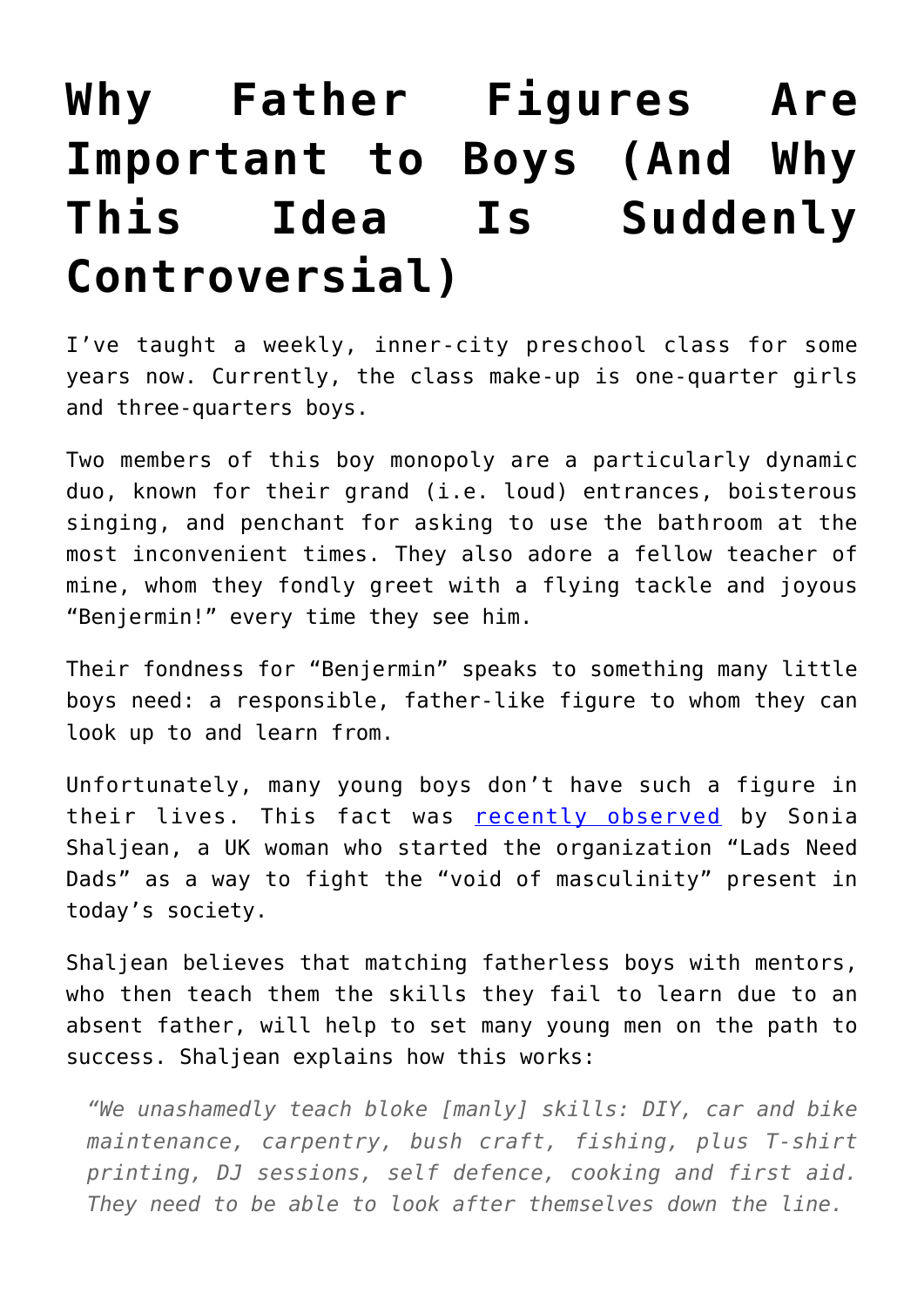*'It's about giving the boys as many opportunities as possible to form a link. One boy built a shed. Before that he was a skater, floating around, listless. He had a light bulb moment, and now he is studying at college to be a carpenter. That's one life changed."*

But while these mentorships officially teach external skills, they are also teaching internal qualities necessary for manhood. Some of these qualities are ones which the second century Roman emperor Marcus Aurelius [learned through dealings](http://classics.mit.edu/Antoninus/meditations.1.one.html) [with his father](http://classics.mit.edu/Antoninus/meditations.1.one.html):

*"In my father I observed mildness of temper, and unchangeable resolution in the things which he had determined after due deliberation… and a love of labour and perseverance; and a readiness to listen to those who had anything to propose for the common weal; and undeviating firmness in giving to every man according to his deserts; and a knowledge derived from experience of the occasions for vigorous action and for remission."*

But while many would think efforts to model such characteristics and skills as the aforementioned ones are praiseworthy, Shaljean has met with some resistance. As she explains, many of the young boys in the program come from homes headed by grandmothers, single mothers, or same sex parents. Because of the ultra-sensitivity of society, the implication that these boys are at a disadvantage is not always well-received:

*"'I've had teachers say "some mums were quite affronted". Others were offended by our name. But I replied "it's staying, lads do need dads – and so do girls". I think it's more a case of embarrassment within the schools, for fear of offence, rather than actually causing offence.'"*